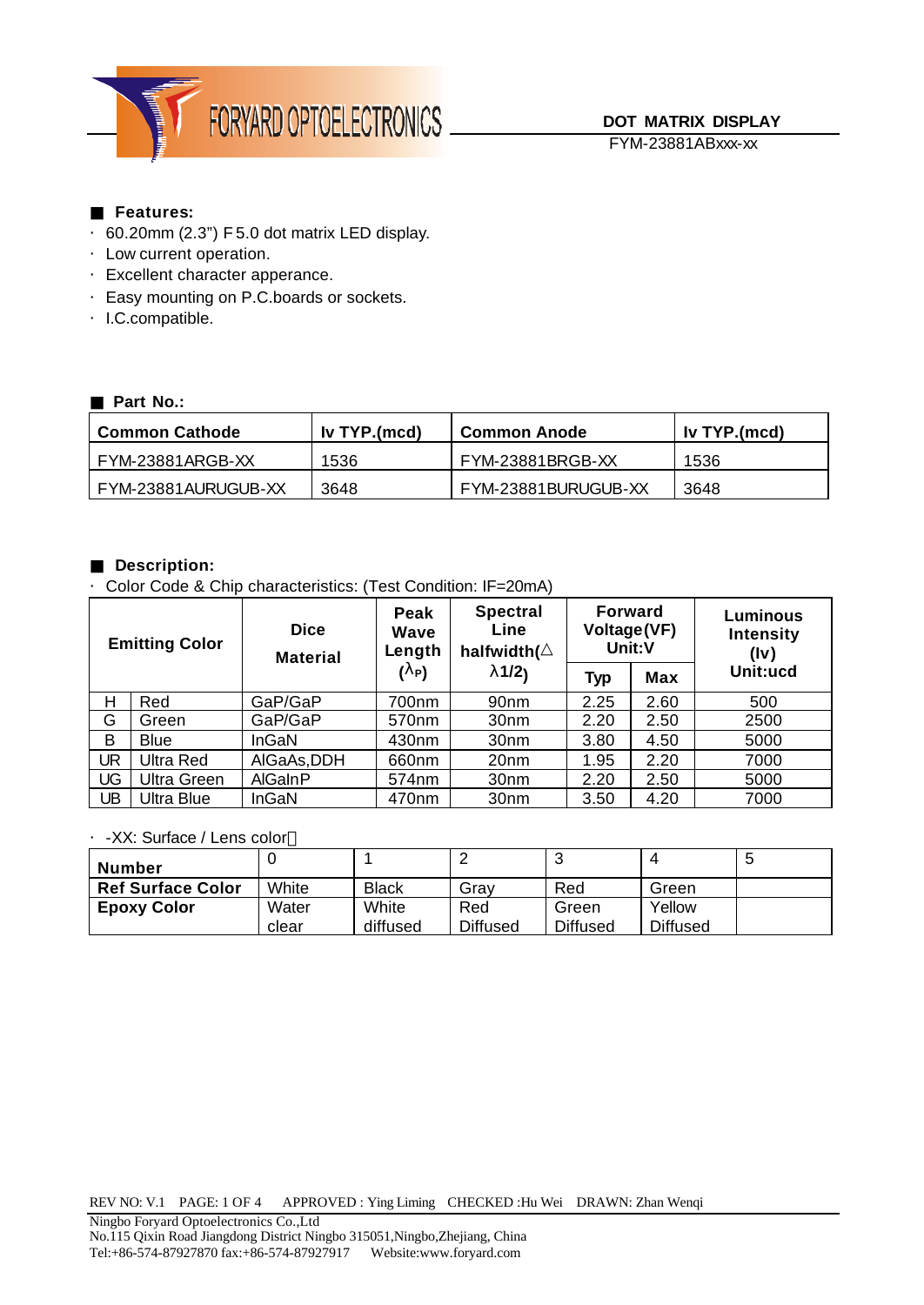

FYM-23881ABxxx-xx

 $\mathbf{x}$ 

fA

## **Package configuration & Internal circuit diagram:**

# FYM-23881 Series



| 2<br>⊙<br>п                                                                                |  |
|--------------------------------------------------------------------------------------------|--|
| -<br>3<br>の                                                                                |  |
| ◠                                                                                          |  |
| ⊙<br>4                                                                                     |  |
| 5<br>O                                                                                     |  |
| ⊙<br>6                                                                                     |  |
| ⊕<br>7                                                                                     |  |
| y<br>Δ<br>∧<br>ë.<br>Ø<br><b>KI</b> -BLIJE<br><del>K</del> I— GREEN<br><del>K</del> ⊟H⊩R∃D |  |

Notes:

- ·All dimensions are in millimeters (inches)
- Tolerance is  $\pm$  0.25(0.01") unless otherwise noted.
- ·Specificaions are subject to change whitout notice.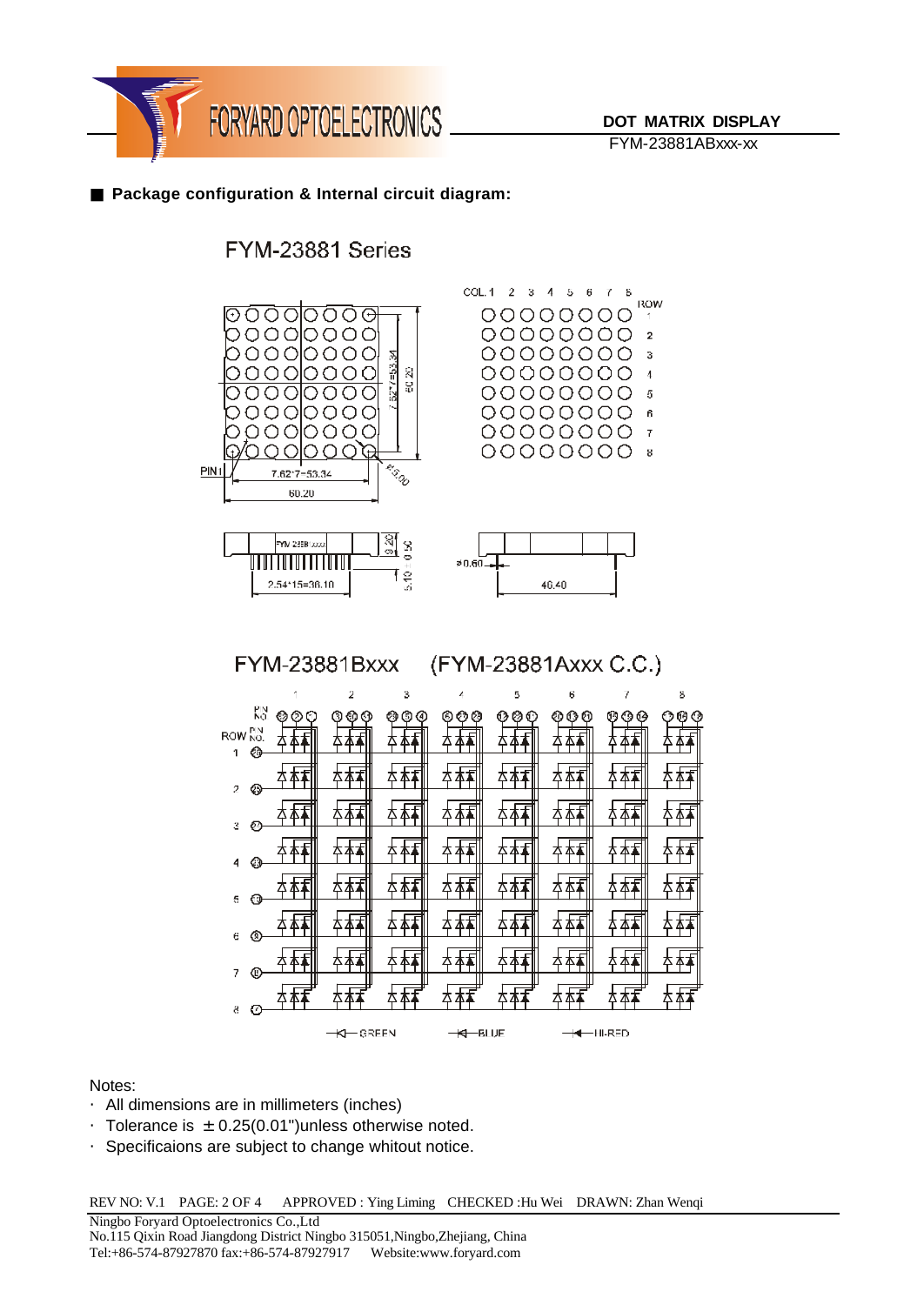

# **Electrical-optical characteristics: (Ta=25 )**

| Parameter                     | Symbol          | AIGaAs | GaAsP | GaP(Green | AlGaInP | InGaN | Unit |
|-------------------------------|-----------------|--------|-------|-----------|---------|-------|------|
| Power<br><b>Dissipation</b>   | $P_{ad}$        | 60     | 80    | 80        | 75      | 120   | mW   |
| Peak Forward<br>Current *     | $I_{\text{Df}}$ | 150    | 150   | 150       | 150     | 100   | mA   |
| Continuous<br>Forward Current | laf             | 25     | 30    | 30        | 30      | 30    | mA   |

Notes:

 $\cdot$  \* Test Condition = Duty 0.1,10KHZ

#### **Absolute maximum ratings (Ta=25 )**

| Reverse Voltage                                                   | 5۷             |
|-------------------------------------------------------------------|----------------|
| <b>Reverse Current</b>                                            | $20\mu A$      |
| Operating Temperature Range                                       | $-40$ to $+85$ |
| Storage Temperature Range                                         | to+85<br>-40   |
| Lead Solder Temperature (1.6mm(1/16")from body) 230 for 5 Seconds |                |

REV NO: V.1 PAGE: 3 OF 4 APPROVED : Ying Liming CHECKED :Hu Wei DRAWN: Zhan Wenqi